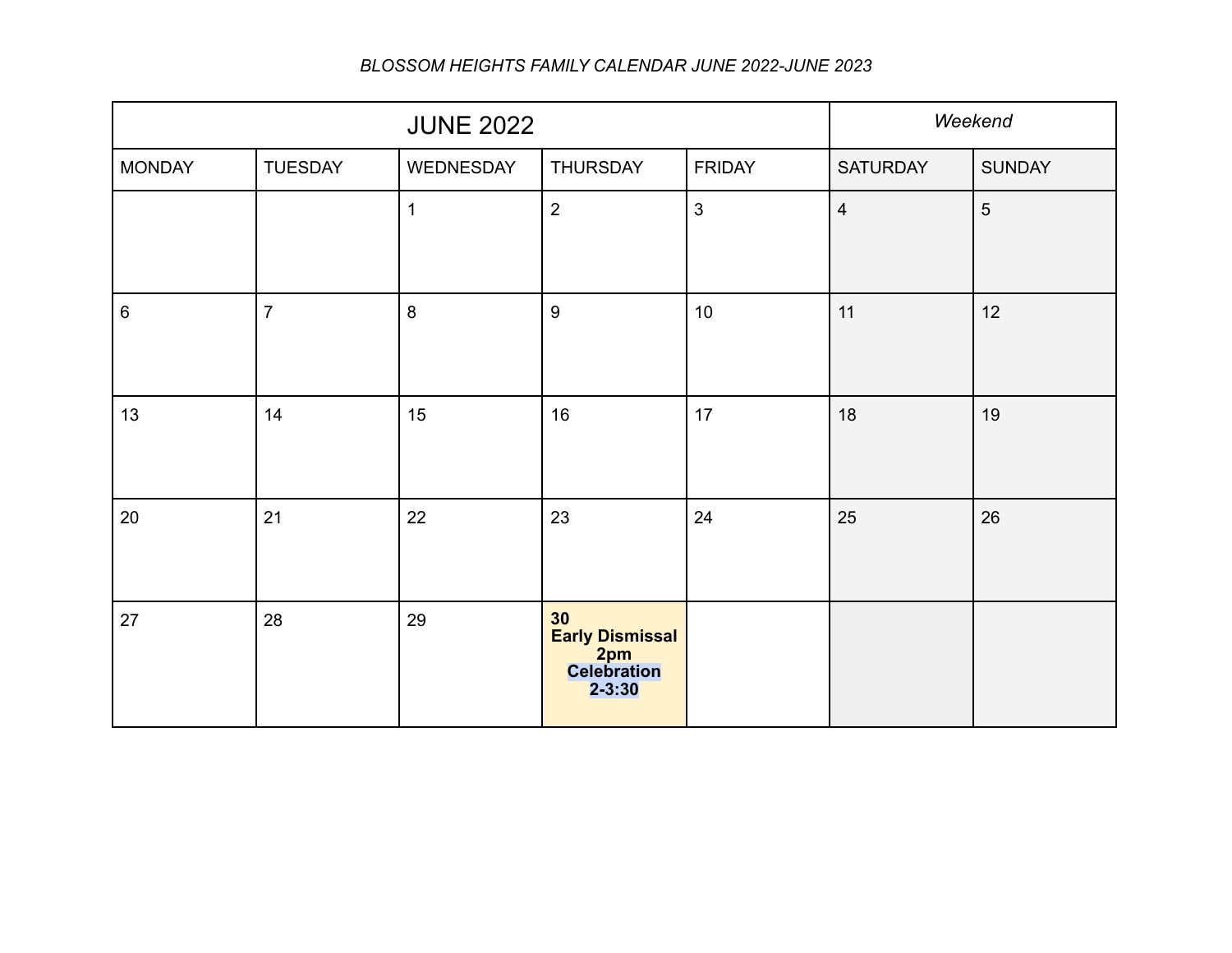|                                             |                                                          | Weekend        |                                                                        |                                                                    |                  |                |
|---------------------------------------------|----------------------------------------------------------|----------------|------------------------------------------------------------------------|--------------------------------------------------------------------|------------------|----------------|
| <b>MONDAY</b>                               | <b>TUESDAY</b>                                           | WEDNESDAY      | <b>THURSDAY</b>                                                        | <b>FRIDAY</b>                                                      | <b>SATURDAY</b>  | <b>SUNDAY</b>  |
|                                             |                                                          |                |                                                                        | $\mathbf 1$<br><b>No School</b>                                    | $\overline{2}$   | $\overline{3}$ |
| $\overline{\mathbf{4}}$<br><b>No School</b> | $5\phantom{1}$<br><b>First Day</b><br><b>Summer Camp</b> | $6\phantom{1}$ | $\overline{7}$<br><b>Farm Volunteer</b><br><b>Workday</b><br>$9$ until | 8                                                                  | $\boldsymbol{9}$ | 10             |
| 11                                          | 12                                                       | 13             | 14                                                                     | 15                                                                 | 16               | 17             |
| 18                                          | 19                                                       | 20             | 21<br><b>Farm Volunteer</b><br><b>Workday</b><br>9 until               | 22                                                                 | 23               | 24             |
| 25                                          | 26                                                       | 27             | 28                                                                     | 29<br><b>Early Dismissal</b><br>2pm<br>Last day of<br>summer camp! | 30               | 31             |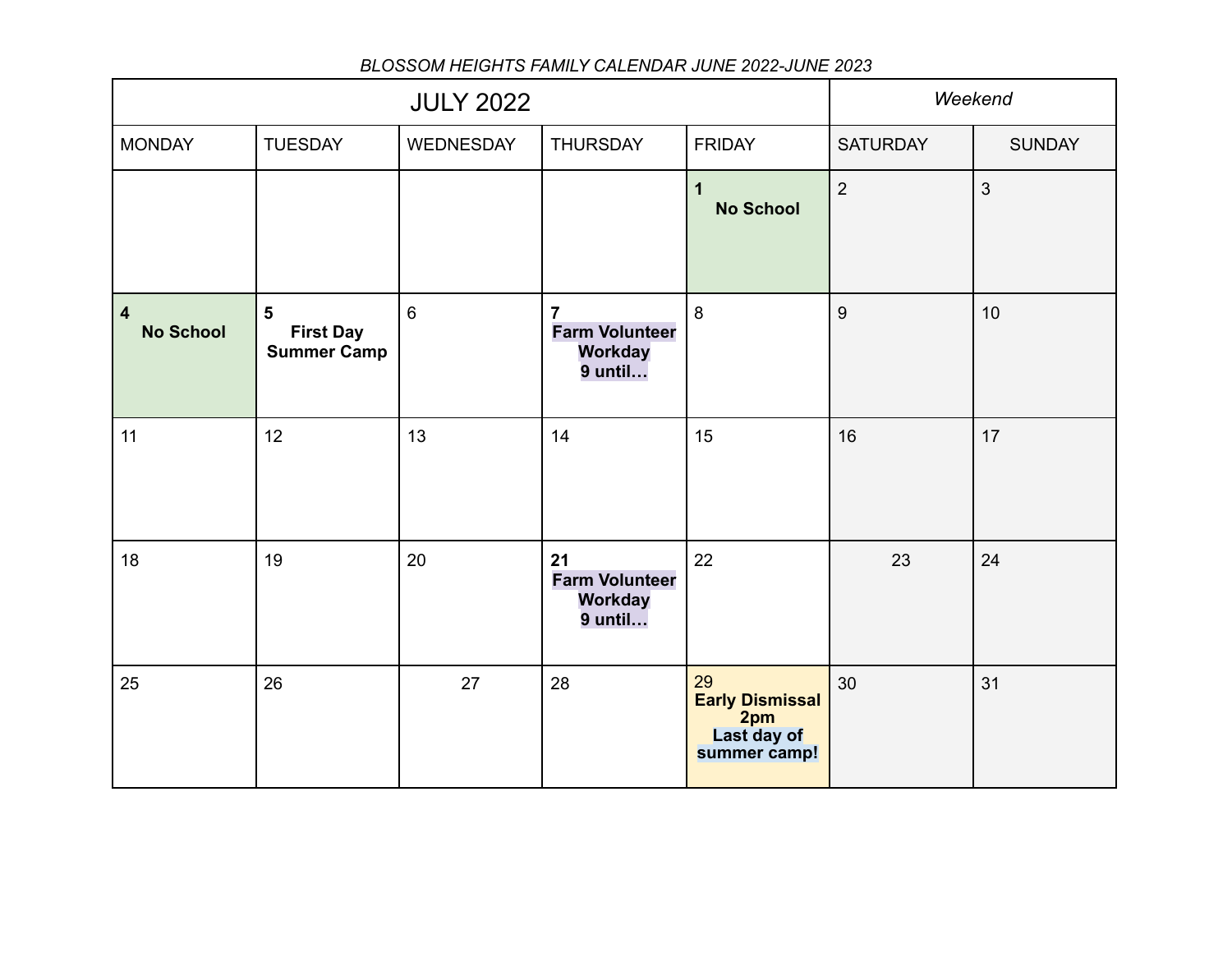|                                                                        | <b>AUGUST 2022</b>                 | Weekend                            |                                                                           |                                                                       |                 |                |
|------------------------------------------------------------------------|------------------------------------|------------------------------------|---------------------------------------------------------------------------|-----------------------------------------------------------------------|-----------------|----------------|
| <b>MONDAY</b>                                                          | <b>TUESDAY</b>                     | <b>WEDNESDAY</b>                   | <b>THURSDAY</b>                                                           | <b>FRIDAY</b>                                                         | <b>SATURDAY</b> | <b>SUNDAY</b>  |
| 1<br><b>No School</b>                                                  | 2 <sup>2</sup><br><b>No School</b> | $\overline{3}$<br><b>No School</b> | $\overline{\mathbf{4}}$<br><b>No School</b>                               | 5 <sup>5</sup><br><b>No School</b>                                    | $6\phantom{a}$  | $\overline{7}$ |
| $\boldsymbol{8}$<br><b>No School</b>                                   | 9<br><b>No School</b>              | 10<br><b>No School</b>             | 11<br><b>No School</b>                                                    | 12<br><b>No School</b>                                                | 13              | 14             |
| 15<br><b>No School</b><br>1st month 2022<br>school year<br>tuition due | 16<br><b>No School</b>             | 17<br><b>No School</b>             | 18<br><b>No School</b><br><b>Parent</b><br><b>Orientation</b><br>6-7:30PM | 19<br><b>No School</b><br><b>Class</b><br><b>Visitation</b><br>9-11am | 20              | 21             |
| 22<br><b>First Day of</b><br>School!                                   | 23                                 | 24                                 | 25                                                                        | 26                                                                    | 27              | 28             |
| 29                                                                     | 30                                 | 31                                 |                                                                           |                                                                       |                 |                |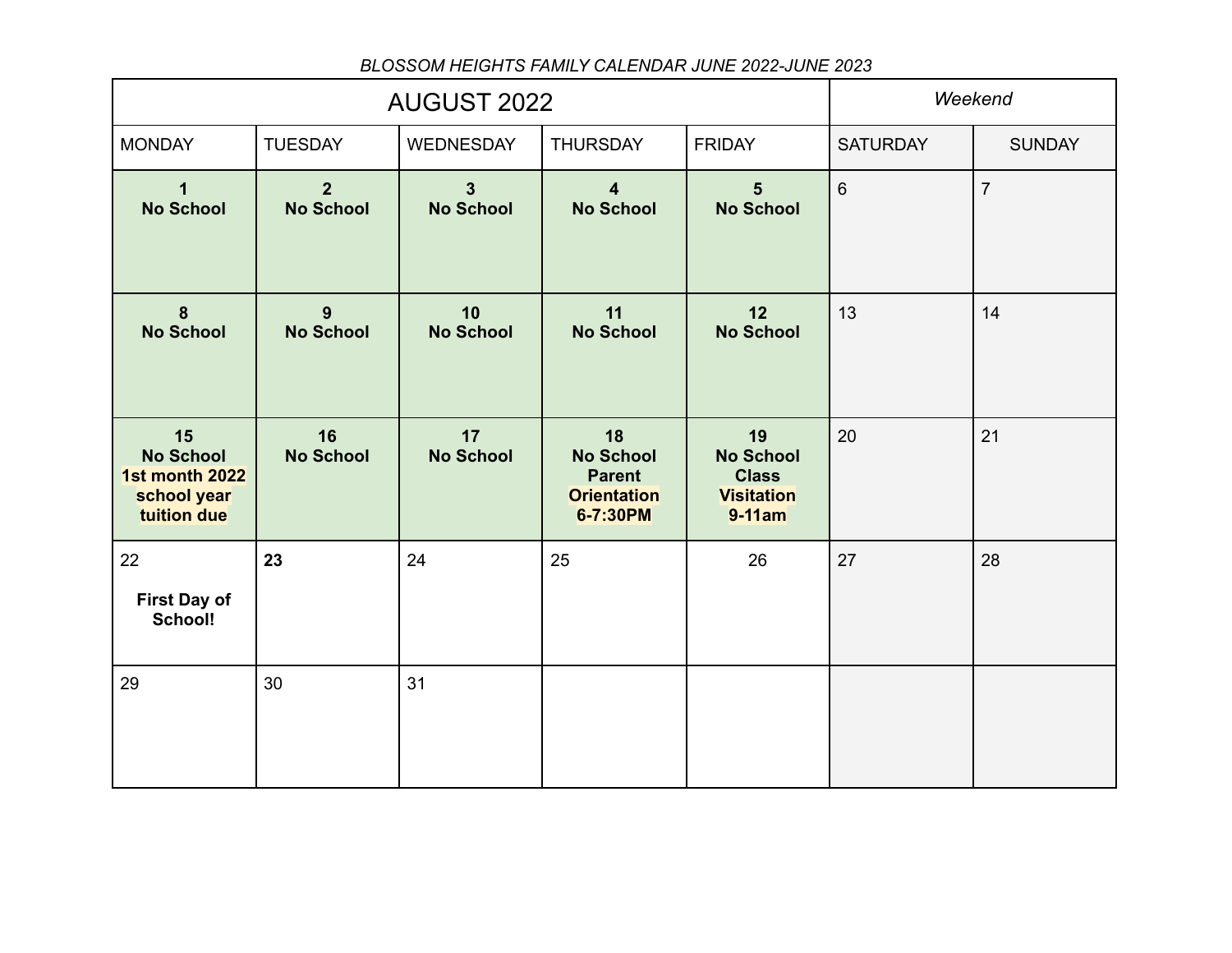|                                                               | <b>SEPTEMBER 2022</b> | Weekend                                                                     |                                                |                                                                      |                 |                         |
|---------------------------------------------------------------|-----------------------|-----------------------------------------------------------------------------|------------------------------------------------|----------------------------------------------------------------------|-----------------|-------------------------|
| <b>MONDAY</b>                                                 | <b>TUESDAY</b>        | WEDNESDAY                                                                   | <b>THURSDAY</b>                                | <b>FRIDAY</b>                                                        | <b>SATURDAY</b> | <b>SUNDAY</b>           |
|                                                               |                       |                                                                             | $\mathbf{1}$                                   | $\overline{2}$                                                       | $\mathbf{3}$    | $\overline{\mathbf{4}}$ |
| $5\phantom{1}$<br><b>No School</b><br><b>LABOR DAY</b>        | $6\phantom{1}$        | $\overline{7}$                                                              | 8                                              | 9                                                                    | 10              | 11                      |
| 12                                                            | 13                    | 14                                                                          | 15<br><b>Coffee Talk at</b><br><b>Drop Off</b> | 16                                                                   | 17              | 18                      |
| 19<br><b>Vision and</b><br><b>Hearing</b><br><b>Screening</b> | 20                    | 21                                                                          | 22                                             | 23                                                                   | 24              | 25                      |
| 26                                                            | 27                    | 28<br><b>KINDERGARTE</b><br><b>N TRANSITION</b><br><b>MEETING</b><br>2:15PM | 29                                             | 30<br>12PM<br><b>DISMISSAL</b><br>(PEDAGOGICAL<br><b>ENRICHMENT)</b> |                 |                         |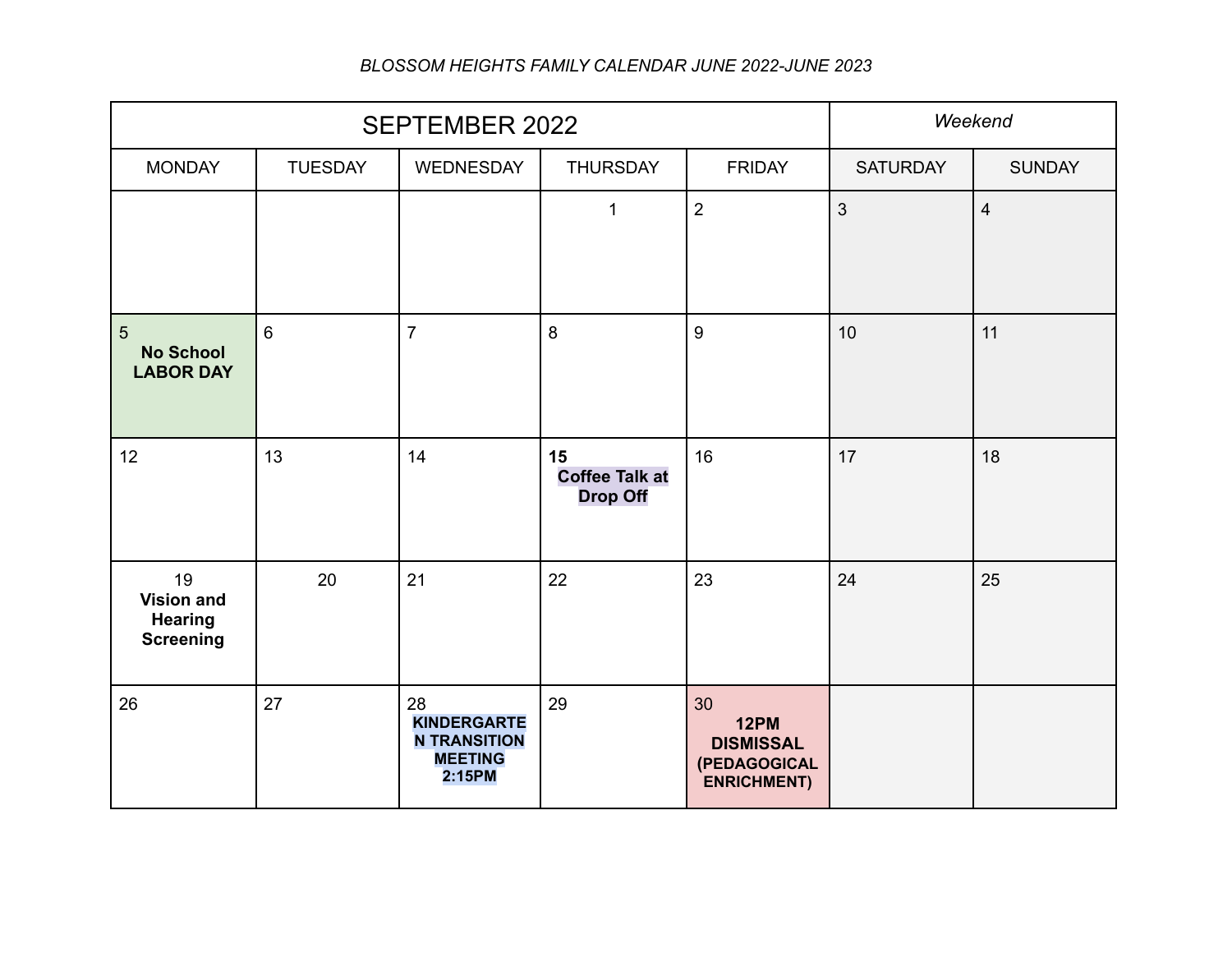|                                               | OCTOBER 2022            |                |                                                            |                                                                                     |                                                                         |                |
|-----------------------------------------------|-------------------------|----------------|------------------------------------------------------------|-------------------------------------------------------------------------------------|-------------------------------------------------------------------------|----------------|
| <b>MONDAY</b>                                 | <b>TUESDAY</b>          | WEDNESDAY      | <b>THURSDAY</b>                                            | <b>FRIDAY</b>                                                                       | <b>SATURDAY</b>                                                         | <b>SUNDAY</b>  |
|                                               |                         |                |                                                            |                                                                                     | $\mathbf{1}$                                                            | $\overline{2}$ |
| $\mathfrak{S}$                                | $\overline{\mathbf{4}}$ | $\overline{5}$ | 6<br><b>Farm Volunteer</b><br><b>Workday</b><br>$9$ until  | $\overline{7}$                                                                      | 8                                                                       | 9              |
| 10<br><b>No School</b><br><b>Fall Holiday</b> | 11                      | 12             | 13                                                         | 14                                                                                  | 15<br><b>FALL</b><br><b>FAMILY</b><br><b>WORKDAY</b>                    | 16             |
| 17                                            | 18                      | 19             | 20<br><b>Farm Volunteer</b><br><b>Workday</b><br>$9$ until | 21<br><b>Coffee Talk at</b><br><b>Drop Off</b>                                      | 22<br><b>FALL</b><br><b>FAMILY</b><br><b>WORKDAY</b><br><b>RAINDATE</b> | 23             |
| 24                                            | 25                      | 26             | 27                                                         | 29<br><b>Early</b><br>Dismissal 2pm<br><b>FALL</b><br><b>FESTIVAL</b><br>$2 - 3:30$ | 29                                                                      | 30             |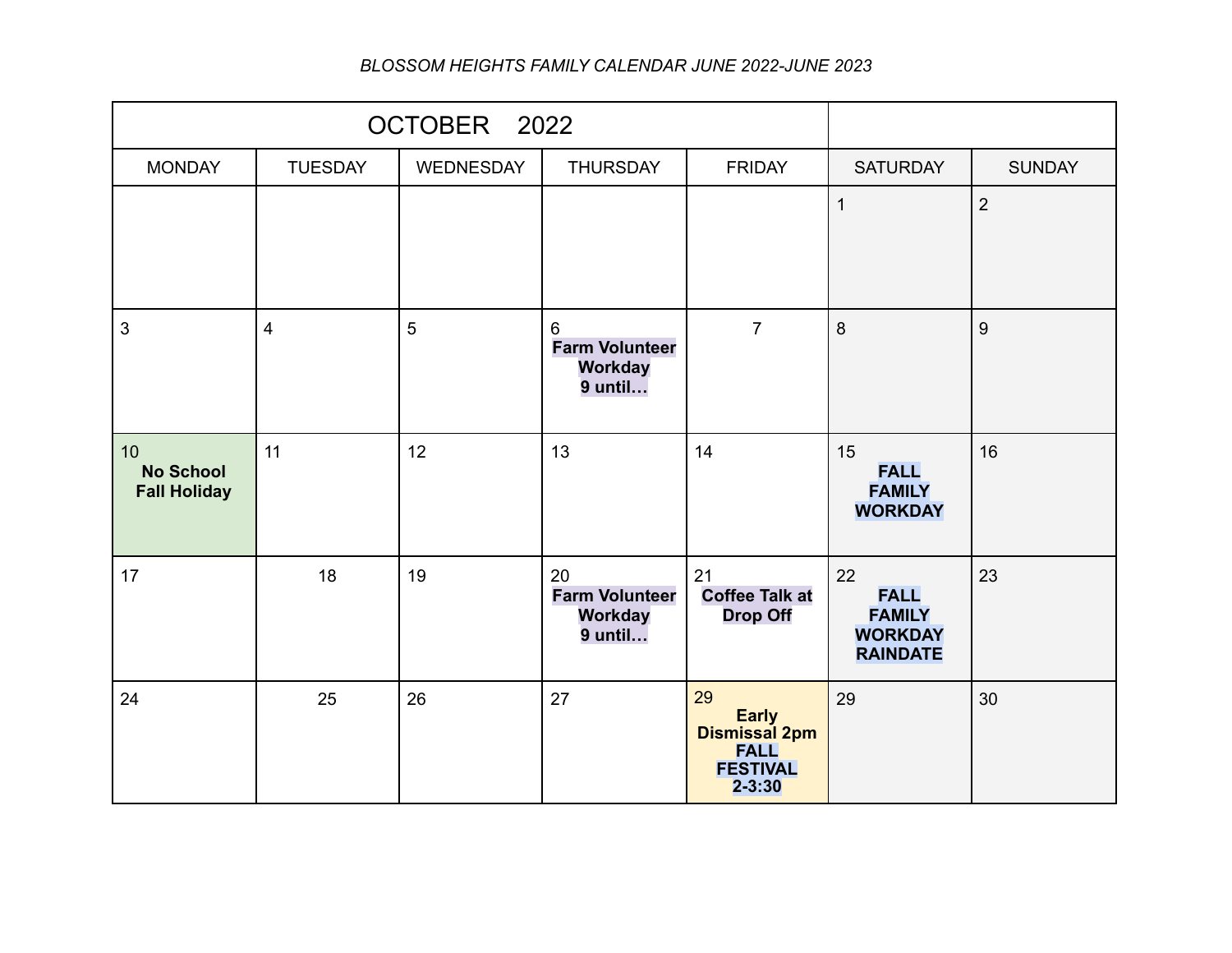|                                                                                          | NOVEMBER 2022                       | Weekend                |                                                                                                      |                                                                                         |                 |               |
|------------------------------------------------------------------------------------------|-------------------------------------|------------------------|------------------------------------------------------------------------------------------------------|-----------------------------------------------------------------------------------------|-----------------|---------------|
| <b>MONDAY</b>                                                                            | <b>TUESDAY</b>                      | WEDNESDAY              | <b>THURSDAY</b>                                                                                      | <b>FRIDAY</b>                                                                           | <b>SATURDAY</b> | <b>SUNDAY</b> |
| 31 October                                                                               | $\mathbf{1}$                        | $\overline{2}$         | $\mathbf{3}$<br><b>Farm Volunteer</b><br><b>Workday</b><br>9 until                                   | $\overline{4}$<br><b>12PM</b><br><b>DISMISSAL</b><br>(PEDAGOGICAL<br><b>ENRICHMENT)</b> | $5\phantom{.}$  | 6             |
| $\overline{7}$<br><b>No School</b><br><b>PARENT</b><br><b>TEACHER</b><br><b>MEETINGS</b> | 8                                   | $\overline{9}$         | 10                                                                                                   | 11                                                                                      | 12              | 13            |
| 14                                                                                       | 15                                  | 16                     | 17<br><b>Farm Volunteer</b><br><b>Workday</b><br>9 until<br><b>Coffee Talk at</b><br><b>Drop off</b> | 18                                                                                      | 19              | 20            |
| 21                                                                                       | 22<br><b>Early</b><br>Dismissal 2pm | 23<br><b>No School</b> | 24<br><b>No School</b><br><b>HAPPY</b><br><b>THANKSGIVING</b>                                        | 25<br><b>No School</b>                                                                  | 26              | 27            |
| 28                                                                                       | 29                                  | 30                     |                                                                                                      |                                                                                         |                 |               |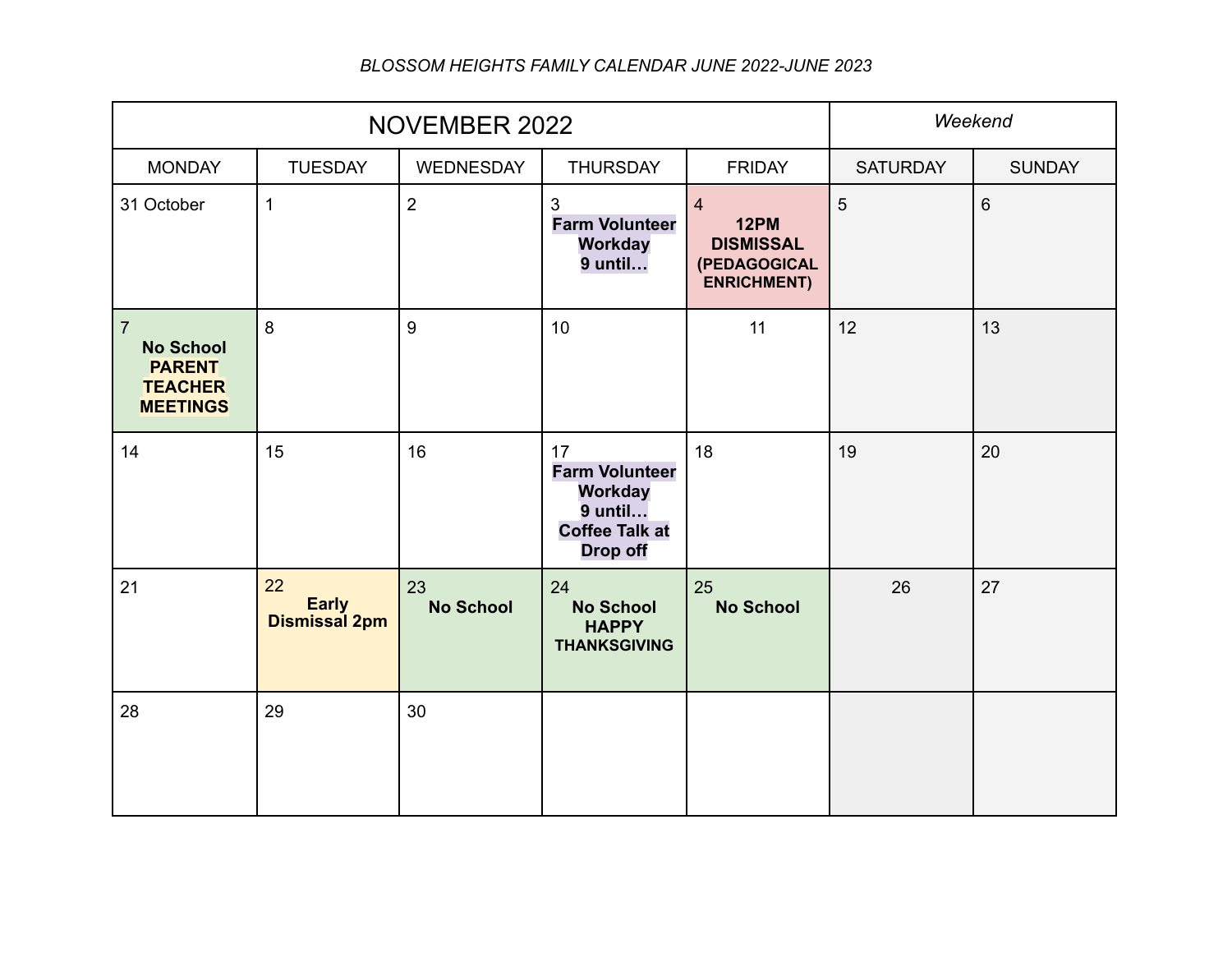|                                                          | DECEMBER 2022                                           | Weekend                                                 |                                                          |                                                         |                 |                          |
|----------------------------------------------------------|---------------------------------------------------------|---------------------------------------------------------|----------------------------------------------------------|---------------------------------------------------------|-----------------|--------------------------|
| <b>MONDAY</b>                                            | <b>TUESDAY</b>                                          | <b>WEDNESDAY</b>                                        | <b>THURSDAY</b>                                          | <b>FRIDAY</b>                                           | <b>SATURDAY</b> | <b>SUNDAY</b>            |
|                                                          |                                                         |                                                         | <b>Farm Volunteer</b><br><b>Workday</b><br>9 until       | $\overline{2}$                                          | 3               | $\overline{\mathcal{A}}$ |
| $5\phantom{.}$                                           | $6\phantom{1}$                                          | $\overline{7}$                                          | 8                                                        | 9                                                       | 10              | 11                       |
| 12                                                       | 13                                                      | 14                                                      | 15<br><b>Farm Volunteer</b><br><b>Workday</b><br>9 until | 16<br><b>Early</b><br><b>Dismissal 2pm</b>              | 17              | 18                       |
| 19<br><b>No School</b><br><b>WINTER</b><br><b>BREAK</b>  | 20<br><b>No School</b><br><b>WINTER</b><br><b>BREAK</b> | 21<br><b>No School</b><br><b>WINTER</b><br><b>BREAK</b> | 22<br><b>No School</b><br><b>WINTER</b><br><b>BREAK</b>  | 23<br><b>No School</b><br><b>WINTER</b><br><b>BREAK</b> | 24              | 25                       |
| 126<br><b>No School</b><br><b>WINTER</b><br><b>BREAK</b> | 27<br><b>No School</b><br><b>WINTER</b><br><b>BREAK</b> | 28<br><b>No School</b><br><b>WINTER</b><br><b>BREAK</b> | 29<br><b>No School</b><br><b>WINTER</b><br><b>BREAK</b>  | 30<br><b>No School</b><br><b>WINTER</b><br><b>BREAK</b> | 31              |                          |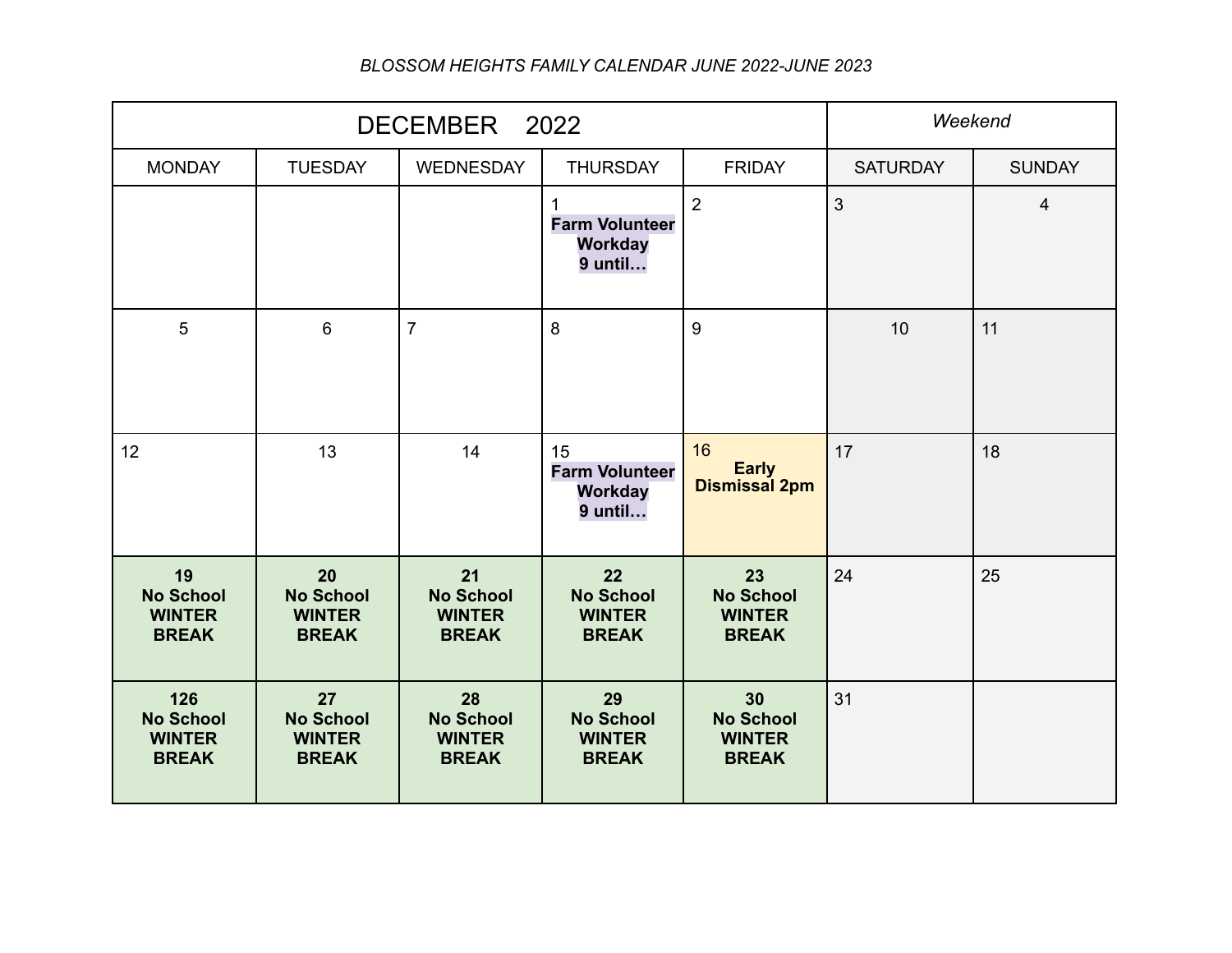|                                                                      | JANUARY 2023                                                         | Weekend        |                                                                                                        |                                                                      |                 |               |
|----------------------------------------------------------------------|----------------------------------------------------------------------|----------------|--------------------------------------------------------------------------------------------------------|----------------------------------------------------------------------|-----------------|---------------|
| <b>MONDAY</b>                                                        | <b>TUESDAY</b>                                                       | WEDNESDAY      | <b>THURSDAY</b>                                                                                        | <b>FRIDAY</b>                                                        | <b>SATURDAY</b> | <b>SUNDAY</b> |
| $\overline{2}$<br><b>No School</b><br><b>WINTER</b><br><b>BREAK</b>  | $\mathfrak{S}$<br><b>WELCOME</b><br><b>BACK TO</b><br><b>SCHOOL!</b> | $\overline{4}$ | 5<br><b>Farm Volunteer</b><br><b>Workday</b><br>9 until                                                | $6\phantom{a}$                                                       | $\overline{7}$  | $\delta$      |
| 9                                                                    | 10                                                                   | 11             | 12                                                                                                     | 13                                                                   | 14              | 15            |
| 16<br><b>No School</b><br><b>MLK</b><br><b>DAY</b><br><b>HOLIDAY</b> | 17                                                                   | 18             | 19<br><b>Farm Volunteer</b><br><b>Workday</b><br>$9$ until<br><b>Coffee Talk at</b><br><b>Drop Off</b> | 20                                                                   | 21              | 22            |
| 23                                                                   | 24                                                                   | 25             | 26                                                                                                     | 27<br>12PM<br><b>DISMISSAL</b><br>(PEDAGOGICAL<br><b>ENRICHMENT)</b> | 28              | 29            |
| 30                                                                   | 31                                                                   |                |                                                                                                        |                                                                      |                 |               |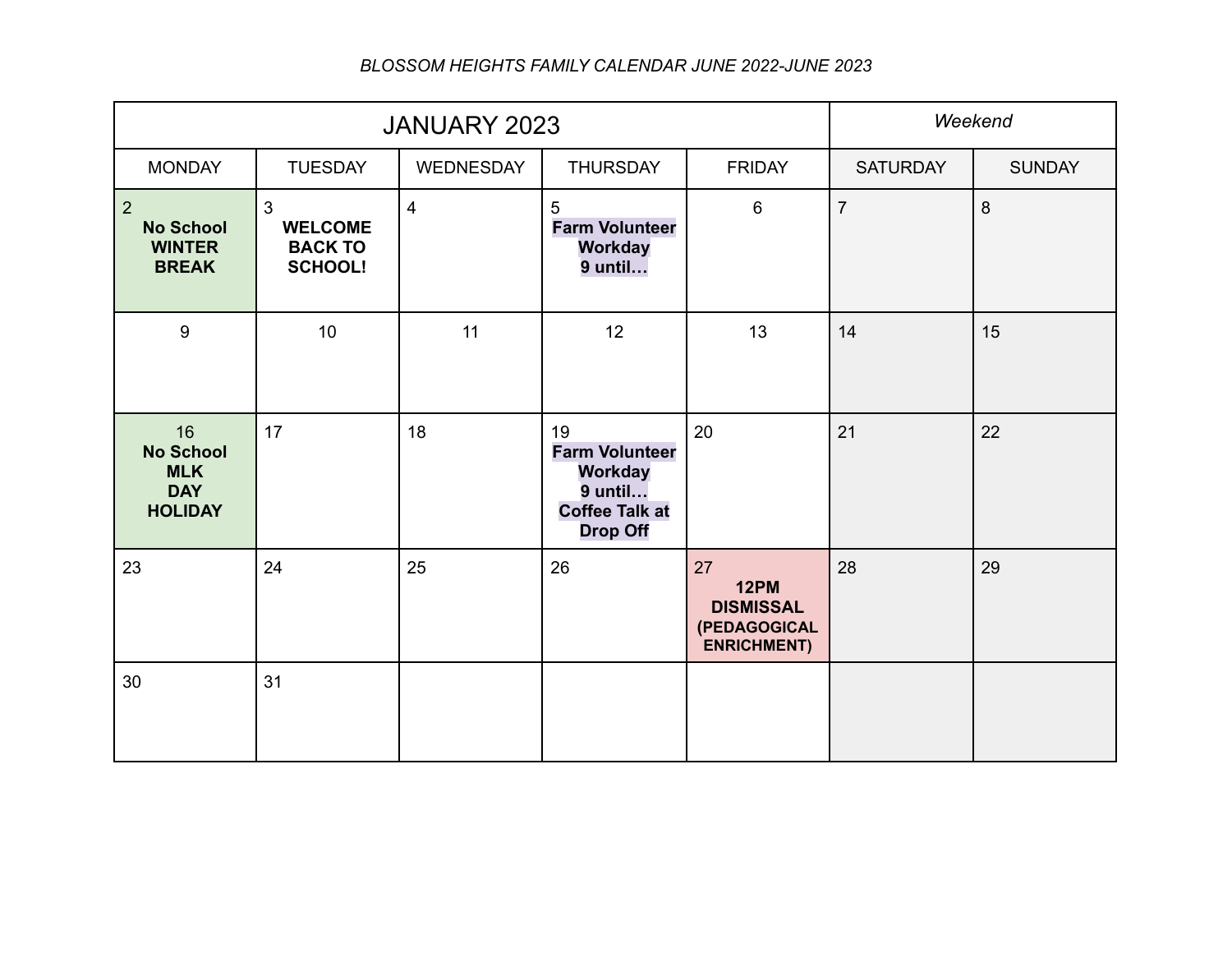|               | FEBRUARY 2023  | Weekend      |                                                          |                                                                             |                 |               |
|---------------|----------------|--------------|----------------------------------------------------------|-----------------------------------------------------------------------------|-----------------|---------------|
| <b>MONDAY</b> | <b>TUESDAY</b> | WEDNESDAY    | <b>THURSDAY</b>                                          | <b>FRIDAY</b>                                                               | <b>SATURDAY</b> | <b>SUNDAY</b> |
|               |                | $\mathbf{1}$ | 2<br><b>Farm Volunteer</b><br><b>Workday</b><br>9 until  | $\mathbf{3}$                                                                | $\overline{4}$  | 5             |
| $\,6\,$       | $\overline{7}$ | 8            | $\boldsymbol{9}$                                         | 10                                                                          | 11              | 12            |
| 13            | 14             | 15           | 16<br><b>Farm Volunteer</b><br><b>Workday</b><br>9 until | 17<br><b>Coffee talk at</b><br>drop off                                     | 18              | 19            |
| 20            | 21             | 22           | 23                                                       | 24<br><b>12PM</b><br><b>DISMISSAL</b><br>(PEDAGOGICAL<br><b>ENRICHMENT)</b> | 25              | 26            |
| 27            | 28             |              |                                                          |                                                                             |                 |               |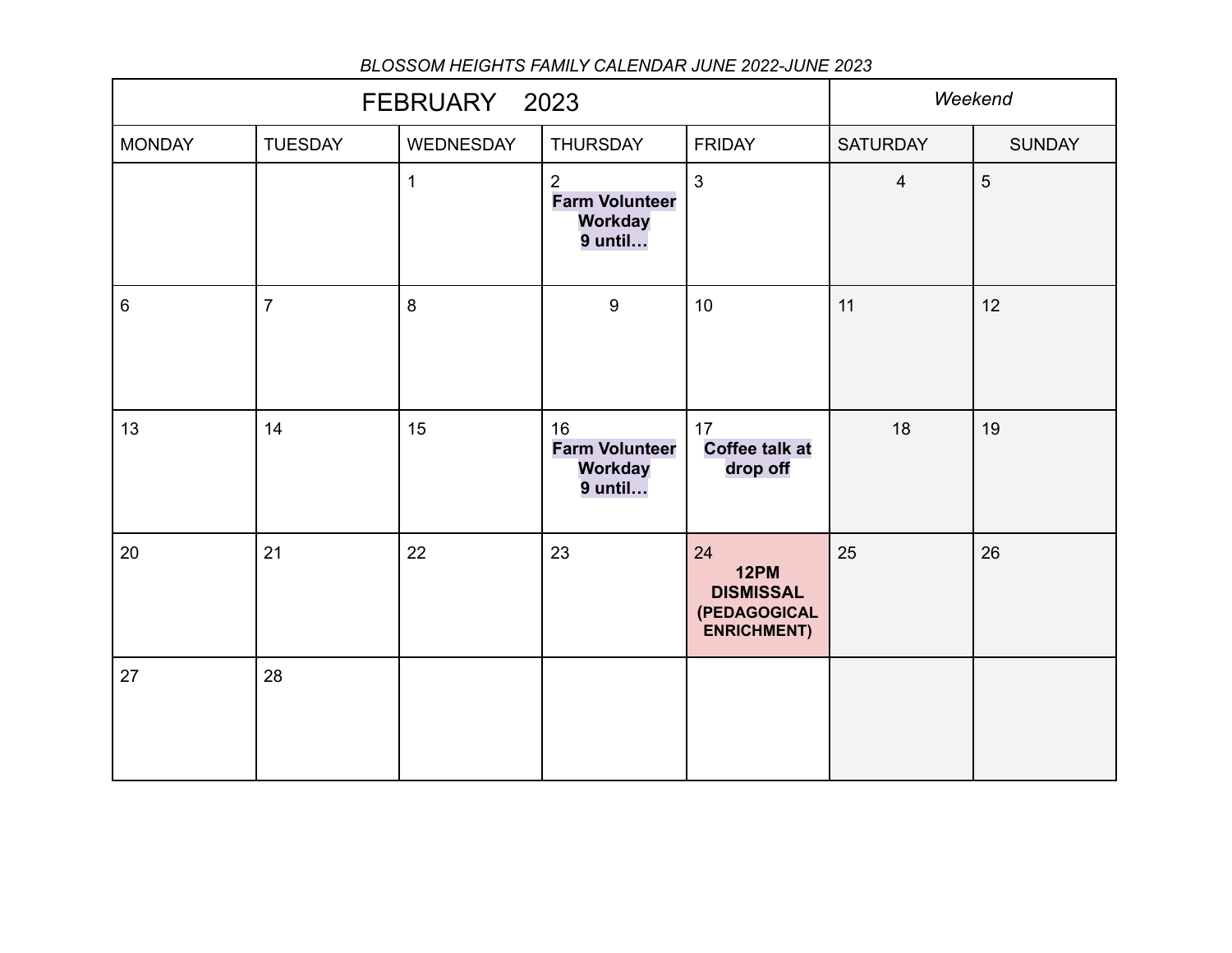|                                                         | <b>MARCH 2023</b>                                       | Weekend                                                 |                                                                      |                                                                                    |                 |               |
|---------------------------------------------------------|---------------------------------------------------------|---------------------------------------------------------|----------------------------------------------------------------------|------------------------------------------------------------------------------------|-----------------|---------------|
| <b>MONDAY</b>                                           | <b>TUESDAY</b>                                          | WEDNESDAY                                               | <b>THURSDAY</b>                                                      | <b>FRIDAY</b>                                                                      | <b>SATURDAY</b> | <b>SUNDAY</b> |
|                                                         |                                                         | $\mathbf{1}$                                            | $\overline{2}$<br><b>Farm Volunteer</b><br><b>Workday</b><br>9 until | $\mathbf{3}$                                                                       | $\overline{4}$  | 5             |
| $6\phantom{1}$                                          | $\overline{7}$                                          | 8                                                       | 9                                                                    | 10<br><b>Early Dismissal</b><br>2pm<br><b>SPRING</b><br><b>EVENT</b><br>$2 - 3:30$ | 11              | 12            |
| 13<br><b>No School</b><br><b>SPRING</b><br><b>BREAK</b> | 14<br><b>No School</b><br><b>SPRING</b><br><b>BREAK</b> | 15<br><b>No School</b><br><b>SPRING</b><br><b>BREAK</b> | 16<br><b>No School</b><br><b>SPRING</b><br><b>BREAK</b>              | 17<br><b>No School</b><br><b>SPRING</b><br><b>BREAK</b>                            | 18              | 19            |
| 20                                                      | 21                                                      | 22                                                      | 23                                                                   | 24<br><b>Coffee Talk</b><br><b>At Drop Off</b>                                     | 25              | 26            |
| 27                                                      | 28                                                      | 29                                                      | 30                                                                   | 31<br>12PM<br><b>DISMISSAL</b><br>(PEDAGOGICAL<br><b>ENRICHMENT)</b>               |                 |               |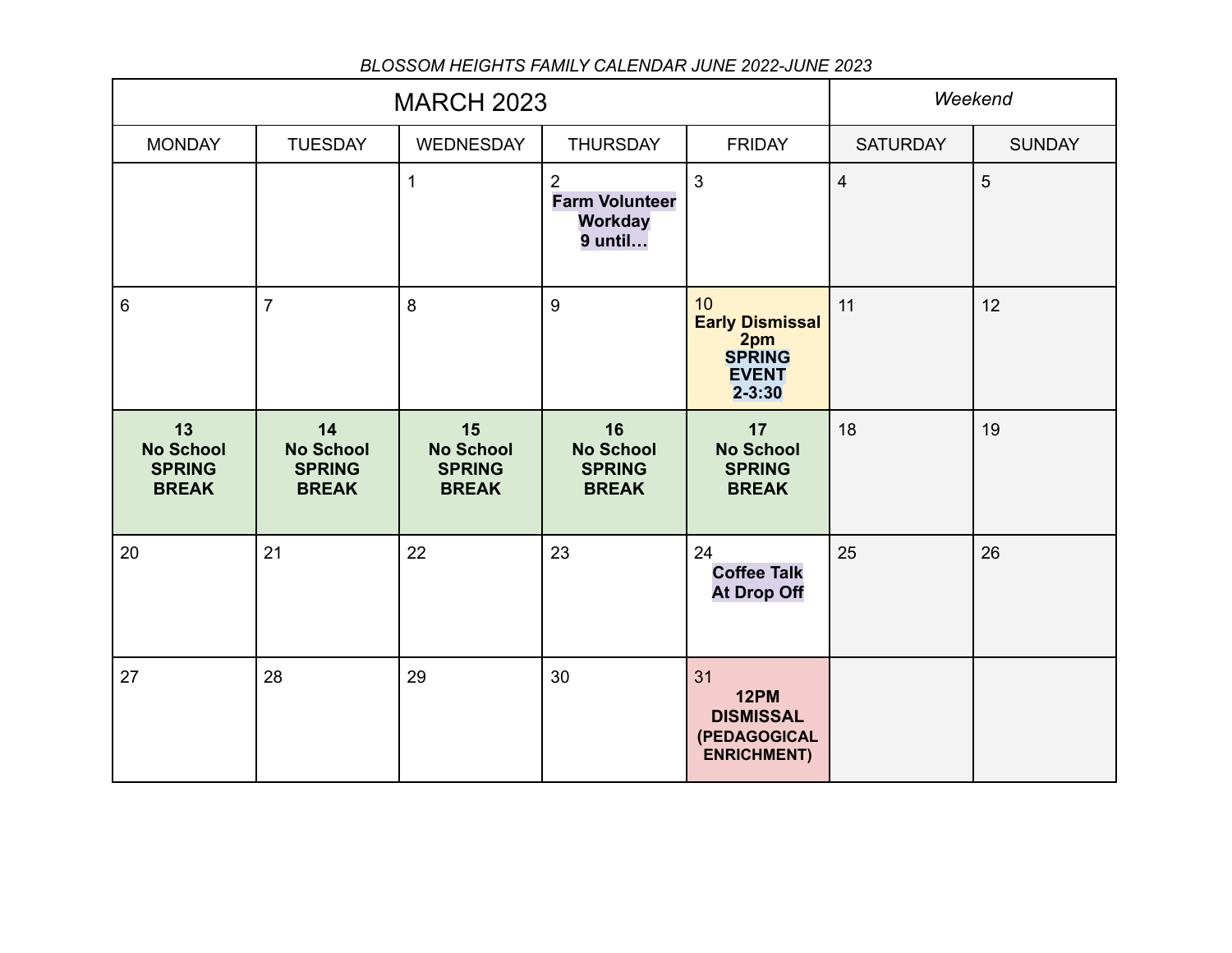|                                                                              |                         | Weekend        |                                                                                                        |                                                                    |                                                                      |                |
|------------------------------------------------------------------------------|-------------------------|----------------|--------------------------------------------------------------------------------------------------------|--------------------------------------------------------------------|----------------------------------------------------------------------|----------------|
| <b>MONDAY</b>                                                                | <b>TUESDAY</b>          | WEDNESDAY      | <b>THURSDAY</b>                                                                                        | <b>FRIDAY</b>                                                      | <b>SATURDAY</b>                                                      | <b>SUNDAY</b>  |
|                                                                              |                         |                |                                                                                                        |                                                                    | $\mathbf{1}$                                                         | $\overline{2}$ |
| 3                                                                            | $\overline{\mathbf{4}}$ | $5\phantom{.}$ | 6<br><b>Farm Volunteer</b><br><b>Workday</b><br>$9$ until                                              | $\overline{7}$<br><b>No School</b><br><b>GOOD</b><br><b>FRIDAY</b> | 8                                                                    | 9              |
| 10<br><b>No School</b><br><b>PARENT</b><br><b>TEACHER</b><br><b>MEETINGS</b> | 11                      | 12             | 13                                                                                                     | 14                                                                 | 15<br><b>SPRING</b><br><b>FAMILY</b><br><b>WORKDAY</b>               | 16             |
| 17                                                                           | 18                      | 19             | 20<br><b>Farm Volunteer</b><br><b>Workday</b><br>$9$ until<br><b>Coffee talk at</b><br><b>Drop Off</b> | 21                                                                 | 22<br><b>SPRING</b><br><b>FAMILY</b><br><b>WORKDAY</b><br>(RAINDATE) | 23             |
| 24                                                                           | 25                      | 26             | 27                                                                                                     | 28                                                                 | 29                                                                   | 30             |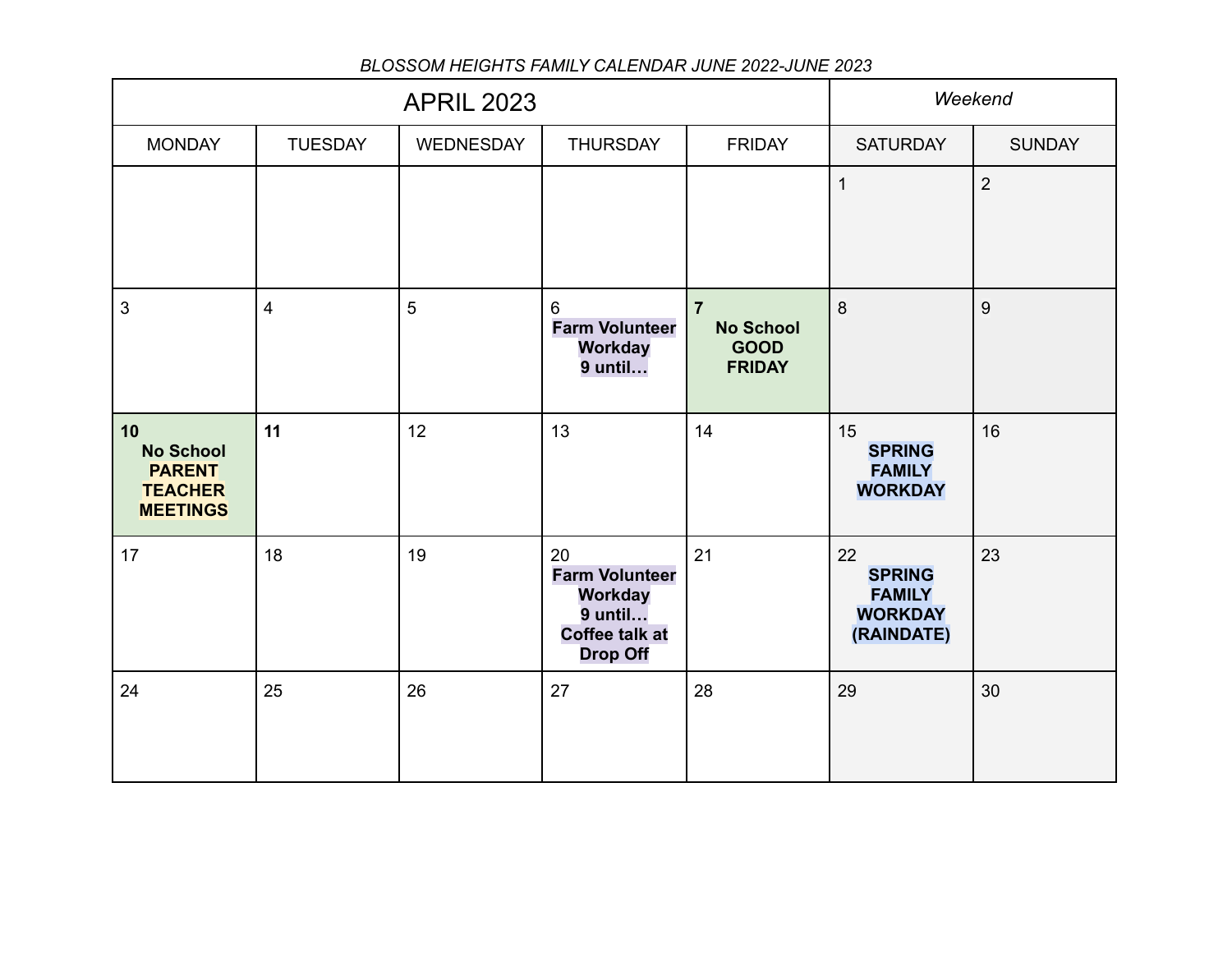|                                                         |                                                     | Weekend                                             |                                                                      |                                                                            |                 |                |
|---------------------------------------------------------|-----------------------------------------------------|-----------------------------------------------------|----------------------------------------------------------------------|----------------------------------------------------------------------------|-----------------|----------------|
| <b>MONDAY</b>                                           | <b>TUESDAY</b>                                      | <b>WEDNESDAY</b>                                    | <b>THURSDAY</b>                                                      | <b>FRIDAY</b>                                                              | <b>SATURDAY</b> | <b>SUNDAY</b>  |
| $\mathbf{1}$                                            | $\overline{2}$                                      | $\mathfrak{S}$                                      | $\overline{4}$<br><b>Farm Volunteer</b><br><b>Workday</b><br>9 until | 5<br><b>12PM</b><br><b>DISMISSAL</b><br>(PEDAGOGICAL<br><b>ENRICHMENT)</b> | $6\phantom{1}$  | $\overline{7}$ |
| $\bf 8$                                                 | 9                                                   | 10                                                  | 11                                                                   | 12                                                                         | 13              | 14             |
| 15                                                      | 16                                                  | 17                                                  | 18<br><b>Farm Volunteer</b><br><b>Workday</b><br>9 until             | 19<br><b>Last Coffee for</b><br>the year at<br>drop off                    | 20              | 21             |
| 22<br><b>Teacher</b><br><b>Appreciation</b><br>week     | 23<br><b>Teacher</b><br><b>Appreciation</b><br>week | 24<br><b>Teacher</b><br><b>Appreciation</b><br>week | 25<br><b>Teacher</b><br><b>Appreciation</b><br>week                  | 26<br><b>Teacher</b><br><b>Appreciation</b><br>week                        | 27              | 28             |
| 29<br><b>No School</b><br><b>MEMORIAL</b><br><b>DAY</b> | 30                                                  | 31                                                  |                                                                      |                                                                            |                 |                |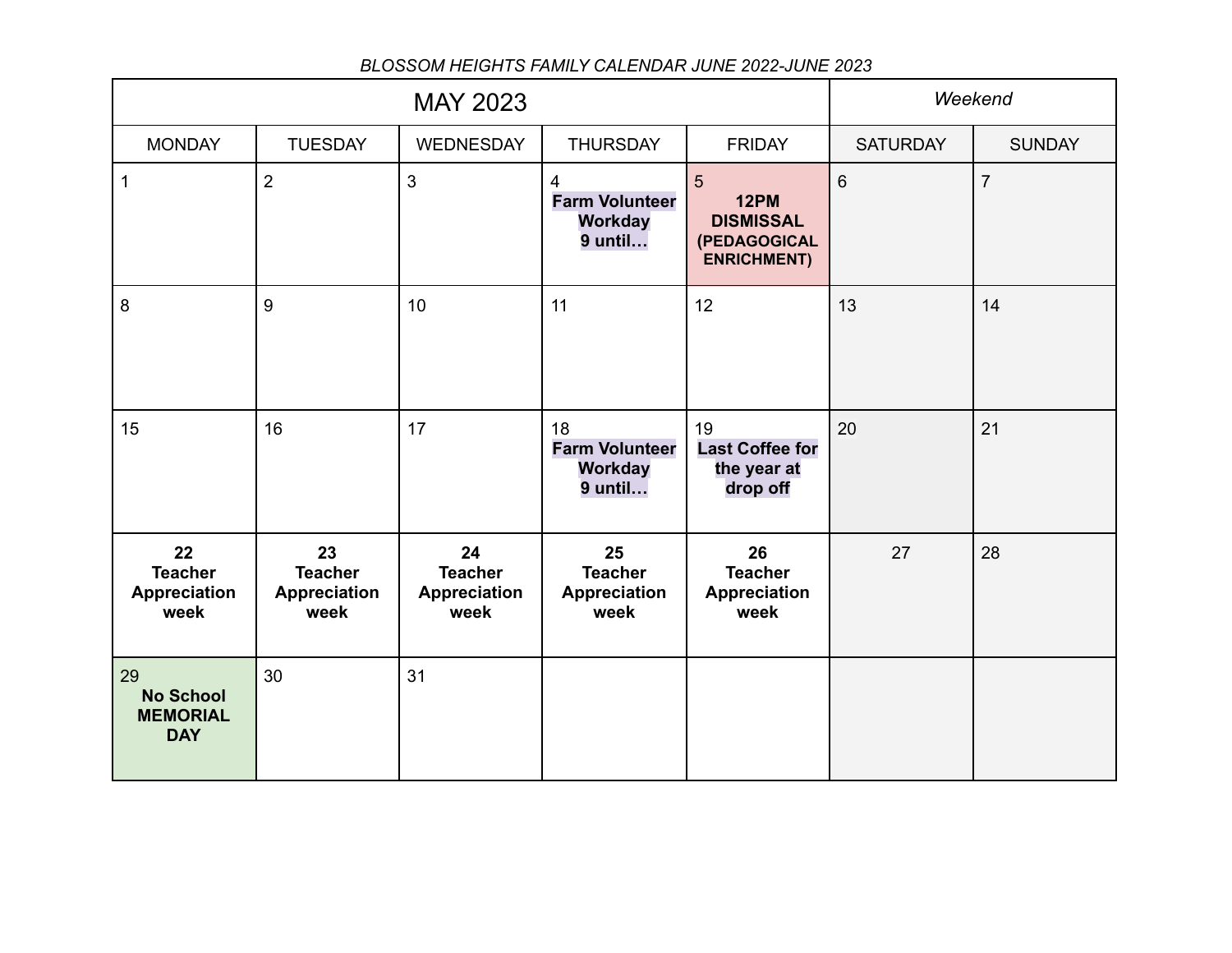| <b>JUNE 2023</b> |                |                |                                                            |                                                                                         | Weekend         |                |
|------------------|----------------|----------------|------------------------------------------------------------|-----------------------------------------------------------------------------------------|-----------------|----------------|
| <b>MONDAY</b>    | <b>TUESDAY</b> | WEDNESDAY      | <b>THURSDAY</b>                                            | <b>FRIDAY</b>                                                                           | <b>SATURDAY</b> | <b>SUNDAY</b>  |
|                  |                |                | <b>Farm Volunteer</b><br><b>Workday</b><br>9 until         | $\overline{2}$<br><b>12PM</b><br><b>DISMISSAL</b><br>(PEDAGOGICAL<br><b>ENRICHMENT)</b> | $\mathbf{3}$    | $\overline{4}$ |
| $\overline{5}$   | $6\phantom{a}$ | $\overline{7}$ | $\bf 8$                                                    | $\boldsymbol{9}$                                                                        | 10              | 11             |
| 12               | 13             | 14             | 15<br><b>Farm Volunteer</b><br><b>Workday</b><br>$9$ until | 16                                                                                      | 17              | 18             |
| 19               | 20             | 21             | 22                                                         | 23                                                                                      | 24              | 25             |
| 26               | 27             | 28             | 29                                                         | 30<br>Early Dismissal<br>2pm<br><b>END OF YEAR</b><br><b>CELEBRATION</b><br>$2 - 3:30$  |                 |                |